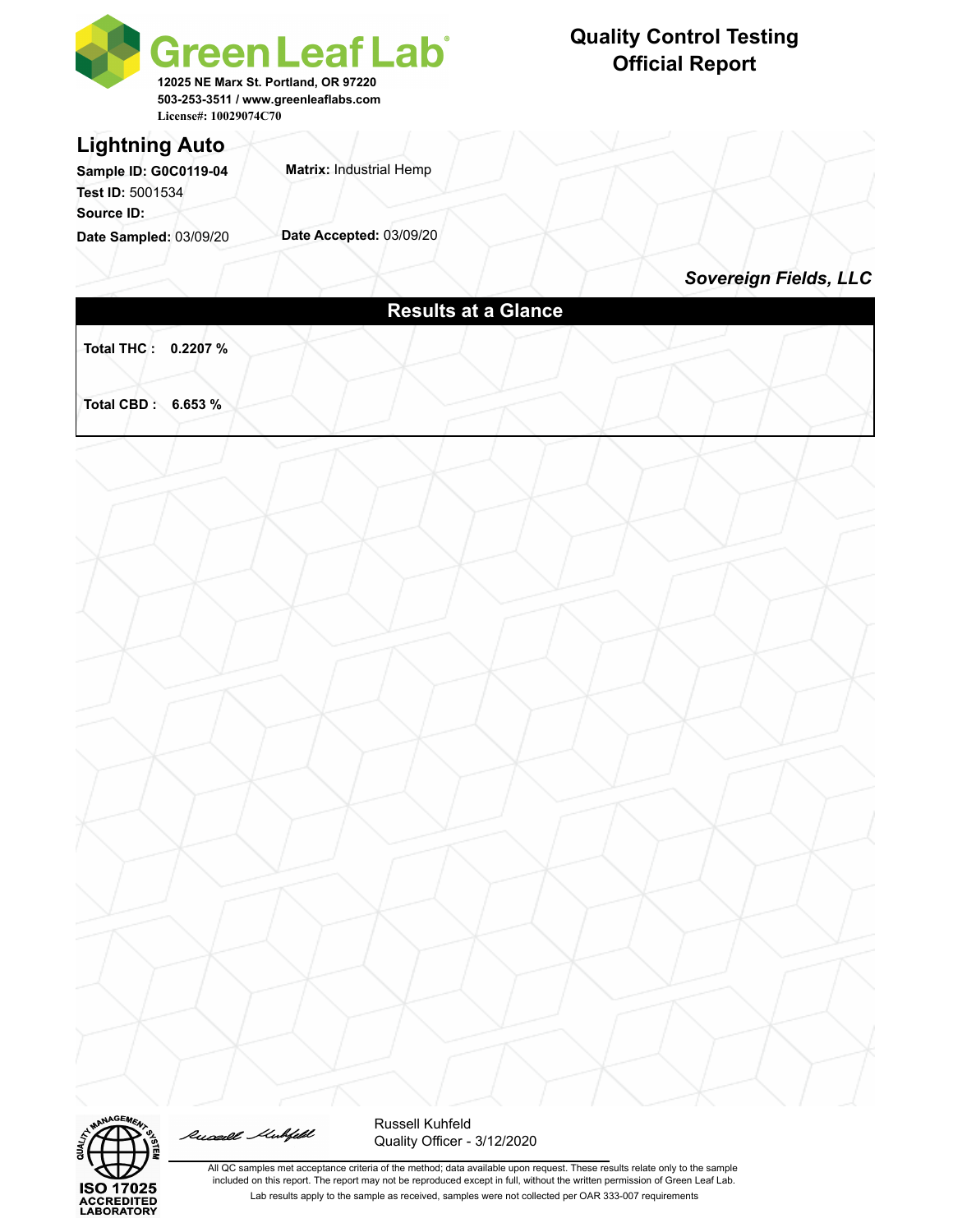

## **Quality Control Testing Official Report**

## **Lightning Auto**

**Sample ID: G0C0119-04 Test ID:** 5001534 **Source ID:** 

**Date Sampled:** 03/09/20

**Matrix:** Industrial Hemp

**Date Accepted:** 03/09/20

### *Sovereign Fields, LLC*

| Date/Time Extracted: |          | 03/10/20 11:05 |         | Analysis Method/SOP: 215 | <b>Batch Identification: 2011025</b>                      |
|----------------------|----------|----------------|---------|--------------------------|-----------------------------------------------------------|
| Cannabinoids         | LOQ (%)  | % by Wt.       | mg/g    |                          | <b>Cannabinoids Profile</b>                               |
| <b>Total THC</b>     | 0.009080 | 0.2207         | 2.207   |                          |                                                           |
| Total CBD            | 0.008300 | 6.653          | 66.53   |                          | $-0.5$                                                    |
| <b>THCA</b>          | 0.002920 | 0.2164         | 2.164   |                          |                                                           |
| delta 9-THC          | 0.009080 | 0.03091        | 0.3091  |                          | $\frac{-000!0}{0.200}$                                    |
| <b>THCV</b>          | 0.005055 | $<$ LOQ        | $<$ LOQ |                          |                                                           |
| <b>THCVA</b>         | 0.001885 | $<$ LOQ        | $<$ LOQ |                          |                                                           |
| CBD                  | 0.006220 | 0.5288         | 5.288   |                          |                                                           |
| <b>CBDA</b>          | 0.008300 | 6.983          | 69.83   |                          |                                                           |
| <b>CBDV</b>          | 0.005000 | $<$ LOQ        | $<$ LOQ |                          |                                                           |
| <b>CBDVA</b>         | 0.001640 | 0.01810        | 0.181   |                          | <b>THCA</b><br>0.2                                        |
| <b>CBN</b>           | 0.002990 | $<$ LOQ        | $<$ LOQ |                          | delta 9-THC<br>0.0<br><b>CBGA</b><br>0.2                  |
| <b>CBG</b>           | 7.900E-4 | 0.001804       | 0.01804 |                          | <b>CBDA</b><br>7.0                                        |
| <b>CBGA</b>          | 7.900E-4 | 0.1808         | 1.808   |                          | CBD<br>0.5<br><b>CBG</b><br>0.0                           |
| <b>CBC</b>           | 0.008965 | 0.05997        | 0.5997  | $7.0 -$                  | <b>CBC</b><br>0.1<br><b>CBDVA</b><br>0.0<br>8.0<br>Total: |
|                      |          |                |         |                          |                                                           |

Total THC = delta  $9$ -THC + (THCA  $*$  0.877) Total CBD =  $CBD + (CBDA * 0.877)$ LOQ=Limit of Quantification, the lowest measurable concentration of an analyte.



Russell Mubfeld

Russell Kuhfeld Quality Officer - 3/12/2020

All QC samples met acceptance criteria of the method; data available upon request. These results relate only to the sample included on this report. The report may not be reproduced except in full, without the written permission of Green Leaf Lab. Lab results apply to the sample as received, samples were not collected per OAR 333-007 requirements